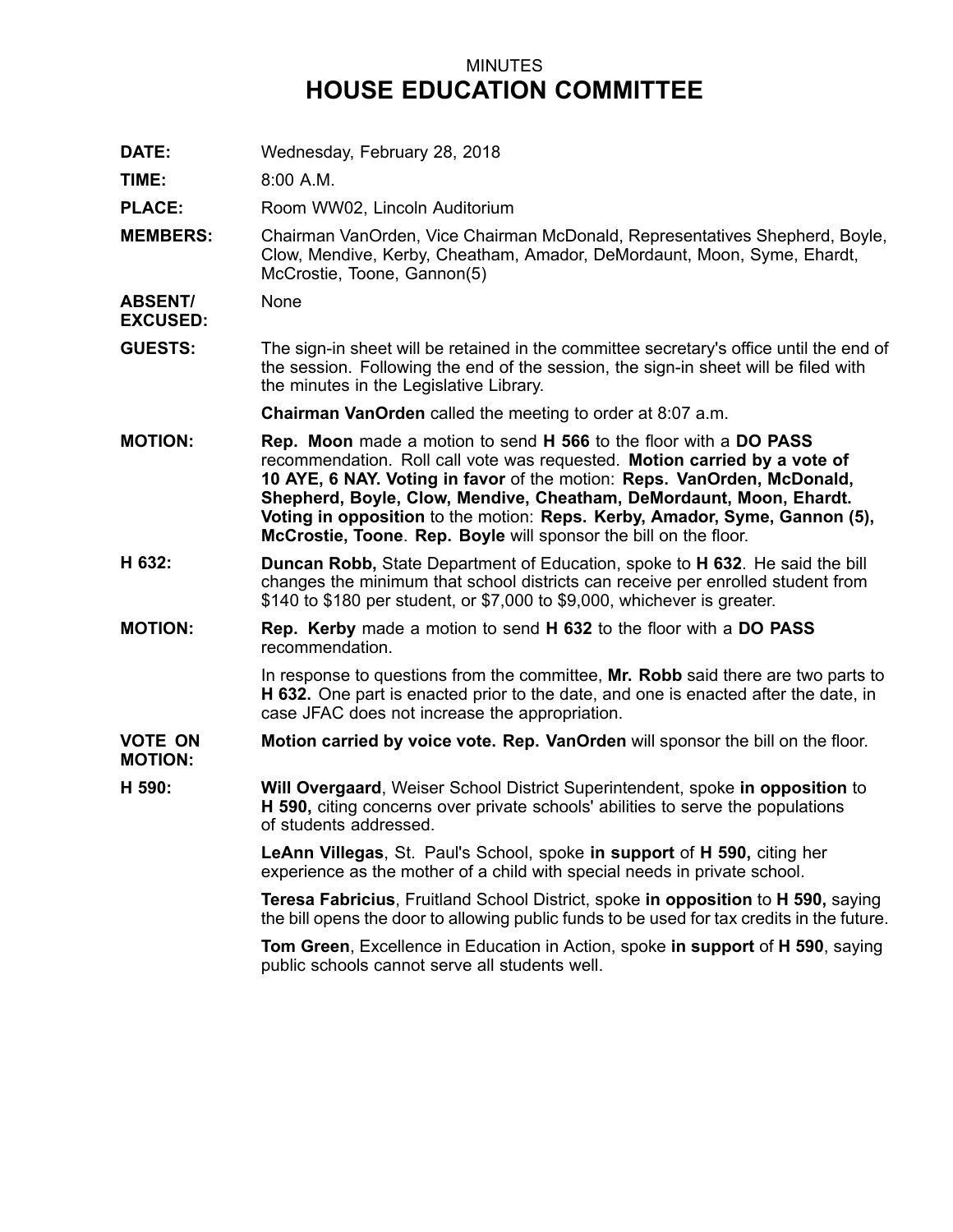**James Gilbert**, Mountain Home School District Superintendent, spoke **in opposition** to **H 590**, concerned the bill would lead to <sup>a</sup> voucher system, and saying research shows voucher systems are ineffective. In response to questions from the committee, Mr. Gilbert said strengthening the current educational system would address the needs of students who are not being served well by public schools. Mr. Gilbert said the state would not be able to implement the recommendation of the school funding formula task force to change to <sup>a</sup> student-centered model, if this bill passes.

**Sarah Quilici,** Superintendent of Idaho Catholic Schools, spoke **in support** of **H 590**, saying she wants all families to have the option to choose what works best for their children. In response to questions from the committee, Ms. Quilici said the Catholic Schools offer scholarships for students. Each school does this differently, she said. Some have set up foundations, like the Bishop Kelly Foundation, but some have not. Ms. Quilici said some schools struggle financially, and there are many demands on funds raised from fundraising. Some schools, approximately fifty percent, provide transportation for students, such as Bishop Kelly, she said. The bill establishes <sup>a</sup> scholarship organization, which would be the mechanism for funding, she added.

**Rob Winslow,** Idaho Association of School Administrators, spoke **in opposition** to **H 590**, citing <sup>a</sup> possible future impact to general funds and concern that private schools are not required to provide services for students in special education. He said public schools must send special education funds set aside for the student to the private school, if the student transfers to the private school. In response to questions from the committee, he said he had not seen many private schools able to address major disabilities.

**Connie Risser,** director of the Idaho Learning Center and Academy, spoke **in support** of **H 590**, saying it is impossible for one institution to meet the needs of all students, and citing the differences in graduation rates between public and private schools.

**Karen Echeverria,** director of the Idaho School Boards Association, spoke **in opposition** to **H 590,** saying non-profits which offer scholarships for private schools can already be created, and citing concerns about <sup>a</sup> tax credit being added later. The tuition at many private schools is very high, and the scholarship won't be enough to help low-income students, she added.

**Matt Freeman**, executive director of the Idaho State Board of Education, spoke **in opposition** to **H 590,** saying the duties assigned to the State Board of Education in the bill are outside the traditional scope of the OSBE's duties, and citing concerns that the duty of the OSBE to review the annual reports of the SGOs is ambiguous and undefined as written in the bill. He said a decision of the State Board of Education would be difficult to defend, because there is no criteria stated for the reviews. In response to questions from the committee, Mr. Freeman said the State Board of Education is tasked with registering the private degree-granting institutions. However, the Board is not tasked with oversight of the institutions, only registering them. The Board was made aware of the concept of **H 590** prior to Christmas, said Mr. Freeman, and it is similar to an RS which was not introduced last year. If **H 590** gave the Board the authority to create administrative rules to clarify its role in overseeing the SGOs, it could create administrative rules, said Mr. Freeman, but it does not.

**Don Coberly,** Superintendent of the Boise School District, spoke **in opposition** to **H 590,** saying research shows voucher programs are ineffective or harmful to student outcomes. He said the recent achievements in education, such as the career ladder, leadership stipends, and advanced opportunities, were achieved through <sup>a</sup> collaboration of stakeholders, and **H 590** has the potential to divide those groups.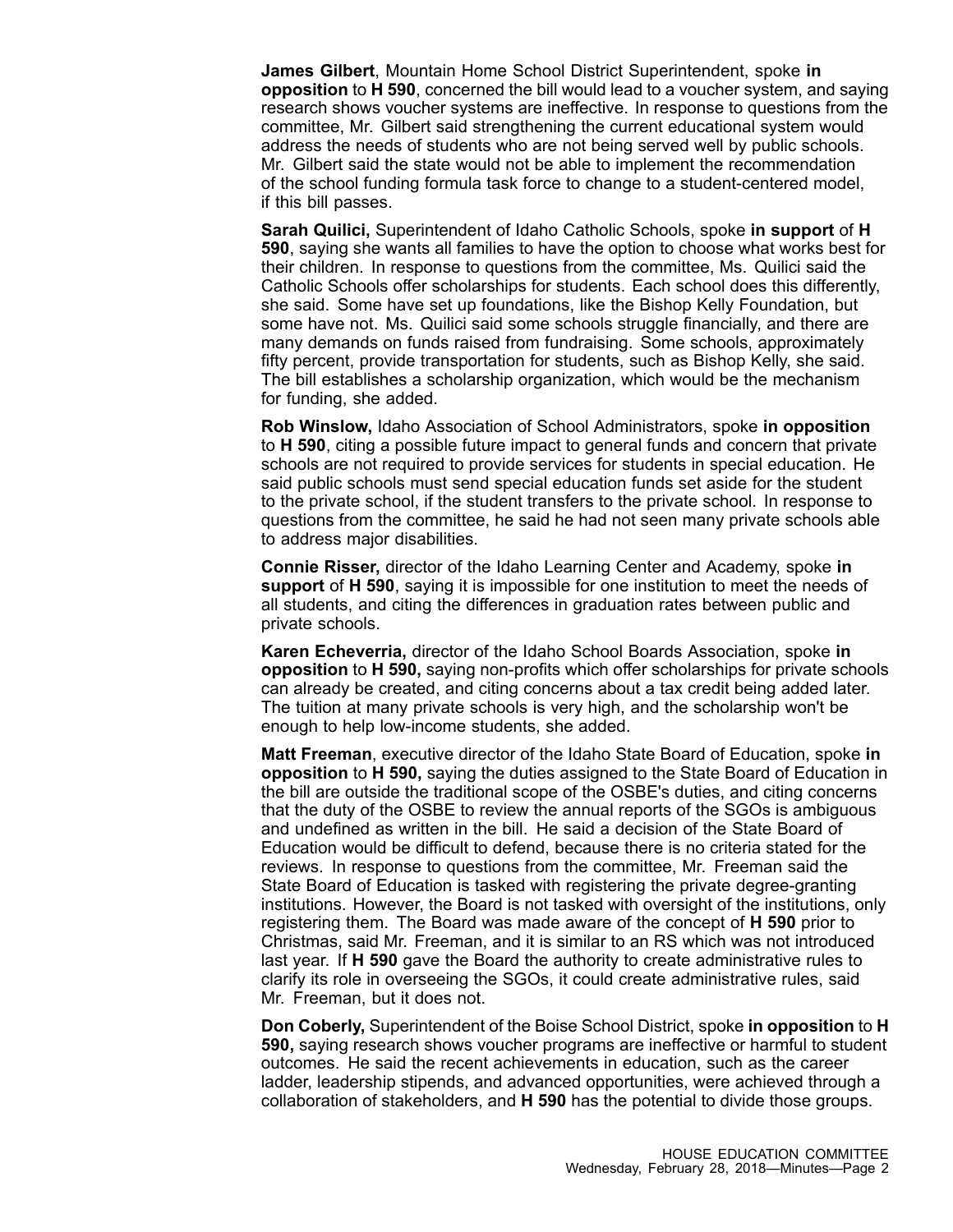**Mike Vuittonet,** West Ada School District Board of Trustees, spoke **in opposition** to **H 590**. He said the sponsor said he would add <sup>a</sup> tax credit later, and the state constitution specifies <sup>a</sup> clear divide for use of public funds for private education.

**Rod Gramer,** Idaho Business for Education, spoke **in opposition** to **H 590.** He said that, with limited public funding, there are better ways to invest in proven programs.

**Paul Stark**, counsel for the Idaho Education Association, spoke **in opposition** to **H 590.** He said the Idaho Constitution more firmly establishes the separation of church and state than even the United States Constitution, and adding <sup>a</sup> tax credit will likely lead to constitutional legal challenges. Idaho Code already allows for tax credits to non-profit organizations, he added.

**Julie Custer,** co-president of the American Association of University Women of Idaho, spoke **in opposition** to **H 590** (See attached testimony).

**Duncan Robb**, Chief Policy Advisor for the Superintendent of Public Instruction, spoke **in opposition** to **H 590**. He said **Superintendent Ybarra** had several concerns. The bill excludes public school students, who could also use assistance with technology and transportation, he said. Also, non-profits with <sup>a</sup> K-12 education focus already exist and already qualify for <sup>a</sup> tax credit, said Mr. Robb. He also cited concern <sup>a</sup> tax credit could reduce funds available for public schools.

**Maria Lorcher,** Idaho Parent Teacher Association, spoke **in opposition** to **H 590**. She said Idaho is largely rural, and rural students do not have the same choices of private schools as urban students. She also cited concern about the future effects on public school funding.

**Cathy Griesmeyer**, American Civil Liberties Union- Idaho, spoke **in opposition** to **H 590**. She said the bill sets the stage for school voucher tax credits, and students who attend private schools on voucher programs perform worse than students in public schools. Requiring the State Board of Education to provide oversight to the program could create constitutional problems, she added. She also cited concerns of private schools' ability to provide disability services.

**Blake Youde**, Education for All Policy Network, spoke **in support** of **H 590.** He said the bill is designed to assist the four groups of disadvantaged youth. One-third of economically-disadvantaged youth perform below proficiency standards, and two-thirds of special needs students score below proficiency standards, he added. The funds for the scholarships will come from private sources, he said, and studies show students achieve when they have school choice. The State Board of Education has oversight of private schools already, he added.

**MOTION: Rep. Moon** made <sup>a</sup> motion to send **H 590** to the floor with <sup>a</sup> **DO PASS** recommendation.

> In response to questions from the committee, **Mr. Youde** said the Scholarship Granting Organizations (SGOs) already qualify for <sup>a</sup> tax credit on Idaho Taxes.

> **Rep. McCrostie** said he did not think <sup>a</sup> case had been made that **H 590** is the correct way to address the needs of the four student populations.

**SUBSTITUTE Rep. McCrostie** made <sup>a</sup> substitute motion to **HOLD H 590** in committee.

**MOTION:**

**Rep. Vander Woude** said there is <sup>a</sup> strong need for school choice and opportunities for at-risk and disadvantaged youth. **H 590** gives parents options, and the bill does not create <sup>a</sup> tax credit, he added.

**Rep. Amador** said the SGOs can already exist in the private market, and he expressed concern about the management of them by the OSBE being an appropriate role for the State Board of Education.